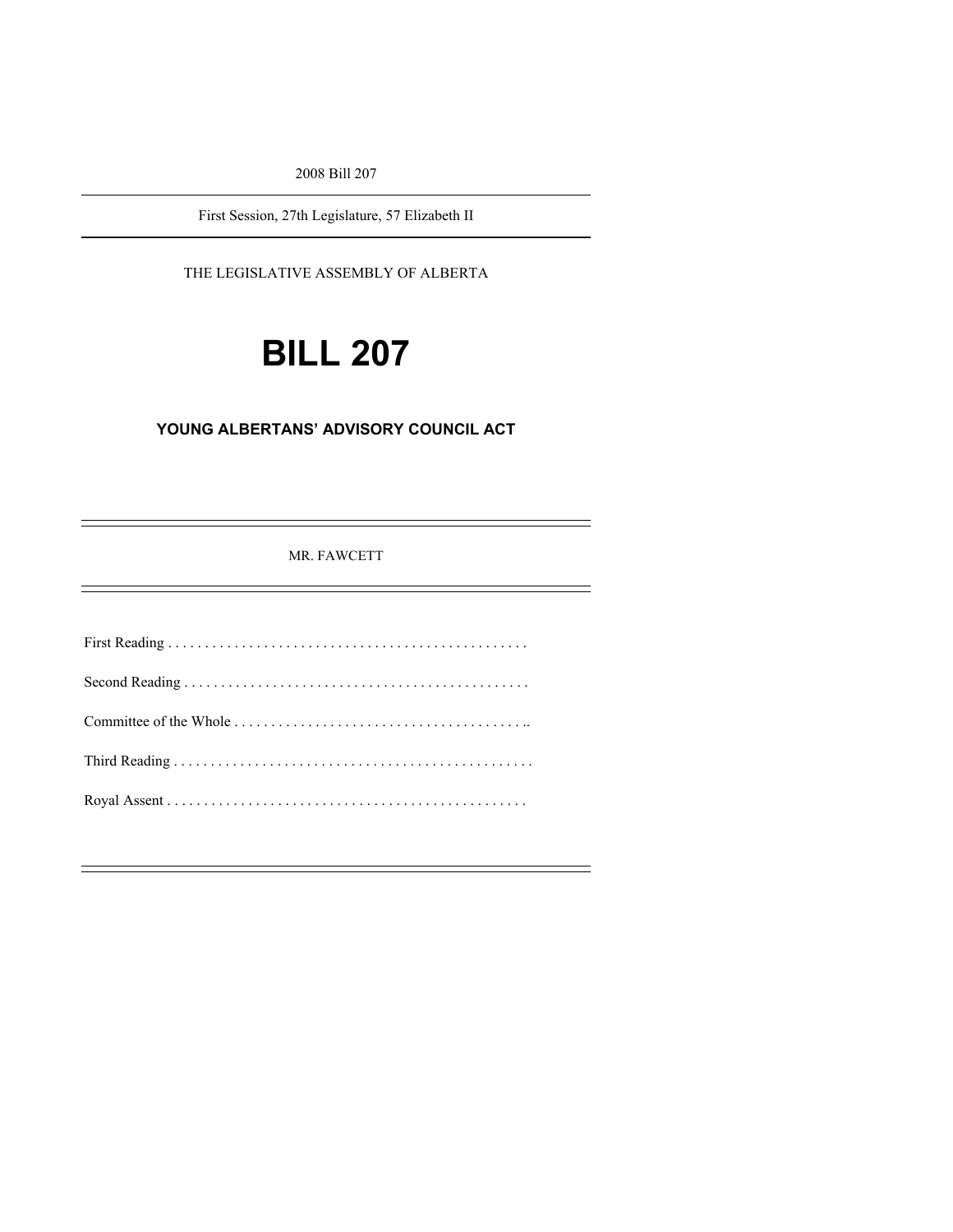*Bill 207 Mr. Fawcett* 

## **BILL 207**

2008

## **YOUNG ALBERTANS' ADVISORY COUNCIL ACT**

*(Assented to , 2008)* 

WHEREAS young people are a significant and dynamic component of the Alberta population;

WHEREAS the perspectives, needs and requirements of the young people of Alberta need to be integrated into the decision-making process in the Government; and

WHEREAS ensuring that the voices of young people find expression in the institutions of Government may enhance the participation, involvement and interest by young people in government and politics;

THEREFORE HER MAJESTY, by and with the advice and consent of the Legislative Assembly of Alberta, enacts as follows:

#### **Definitions**

**1** In this Act,

- (a) "Council" means the Young Albertans' Advisory Council;
- (b) "Minister" means the Minister determined under section 16 of the *Government Organization Act* as the Minister responsible for this Act;
- (c) "young person" means a person 25 years of age or more but under 35 years of age.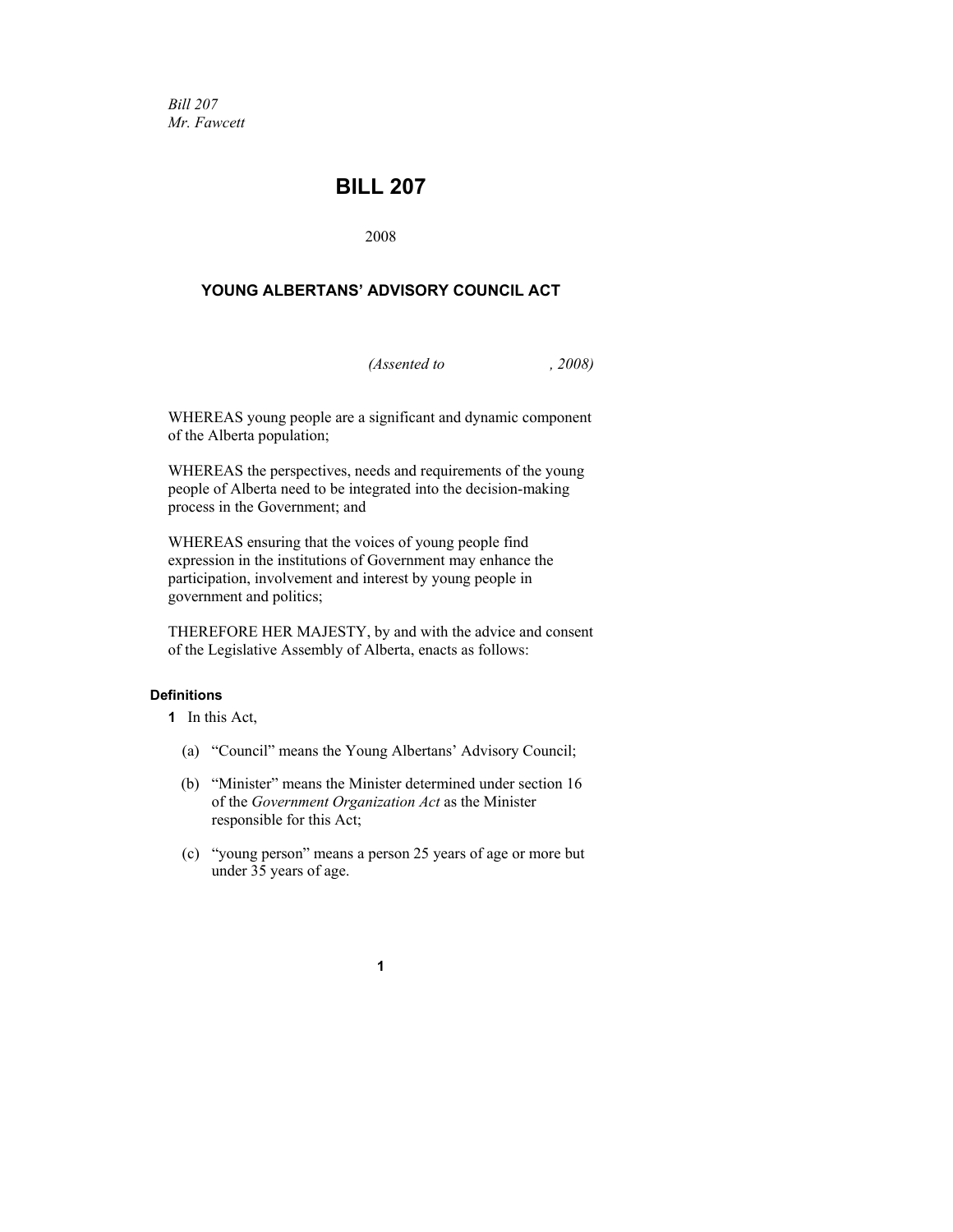#### **Council established**

**2(1)** The Young Albertans' Advisory Council is hereby established.

- **(2)** The purposes of the Council are
	- (a) to advise, report and make recommendations to the Government on matters relating to young people, including their opportunities for full and equal participation in the life of the Province;
	- (b) to undertake research and report on matters referred to the Council by the Minister;
	- (c) to consult with young people throughout Alberta on issues of interest to young people, which may include
		- (i) family and social values,
		- (ii) financial management,
		- (iii) education,
		- (iv) employment,
		- (v) recreation and sports,
		- (vi) culture and community development;
	- (d) to make recommendations to the Government concerning grants;
	- (e) to undertake additional activities at the request of the **Minister**

**(3)** The Council shall make recommendations to the Government through the Minister.

**(4)** In carrying out its purposes, the Council may

- (a) receive and hear petitions and submissions from individuals and groups respecting their views and concerns about young people;
- (b) provide information to the public and publish reports on matters affecting young people;
- (c) access research and data on which to base studies and make recommendations on matters of concern to young people;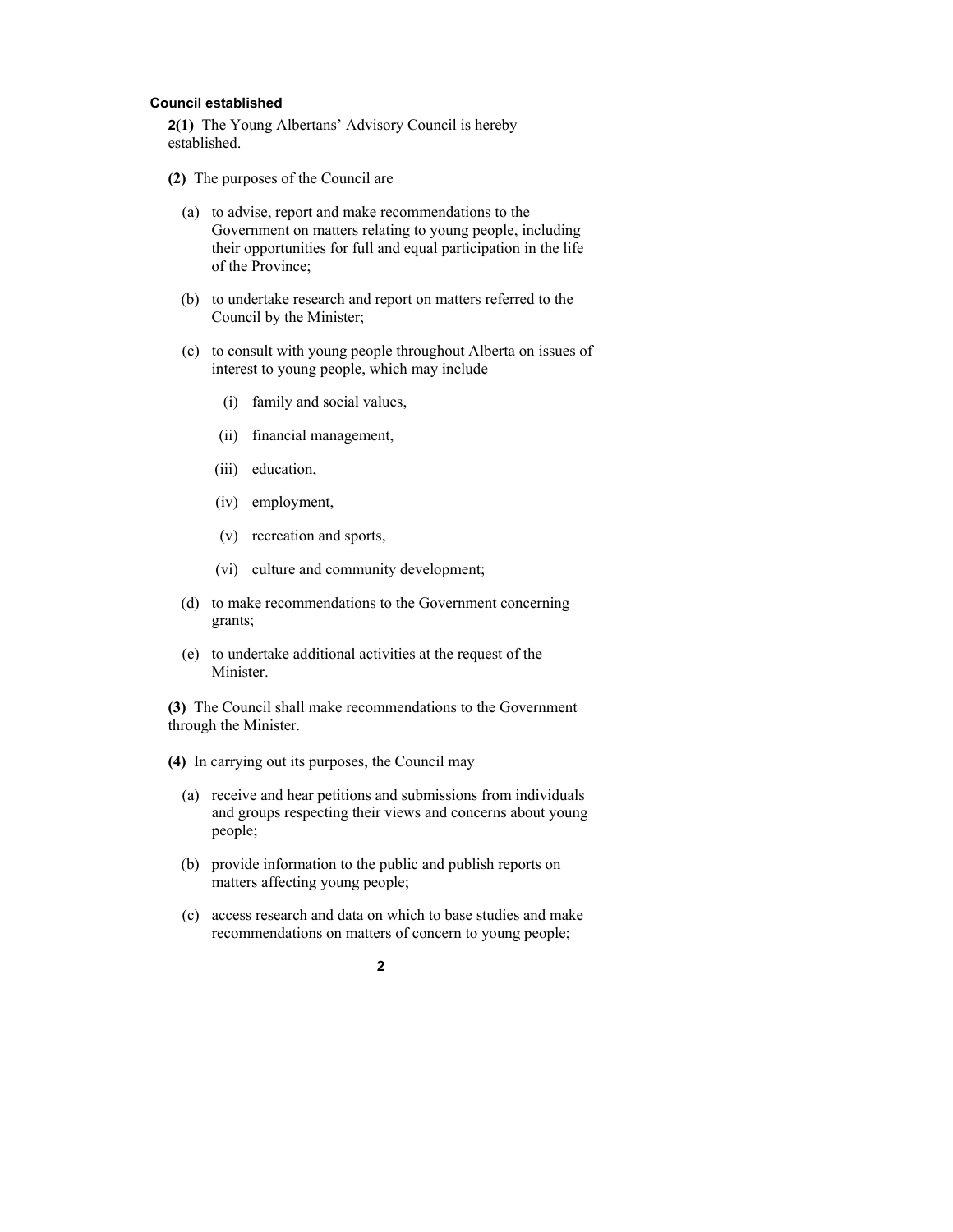(d) appoint committees consisting of members of the Council and other persons.

#### **Council members**

**3(1)** The Council shall consist of not more than 20 members appointed by the Lieutenant Governor in Council for terms not exceeding 3 years.

**(2)** Every effort shall be made to ensure that the membership on the Council reflects the demographic composition of young people in Alberta.

**(3)** At least one member of the Council shall be a Member of the Legislative Assembly.

**(4)** The Lieutenant Governor in Council shall designate one of the members as chair of the Council.

**(5)** A member of the Council continues to hold office after the expiry of that member's term of office until

- (a) the member is reappointed,
- (b) a successor is appointed, or
- (c) a period of 3 months has elapsed,

whichever occurs first.

**(6)** A member of the Council is eligible for reappointment if the reappointment does not result in more than 6 consecutive years of service by that member.

**(7)** The chair of the Council may serve as a member of the Council for more than 6 consecutive years.

#### **Remuneration and Expenses**

**4** The members of the Council and members of committees appointed under section 2(4)(d) may receive

- (a) remuneration and
- (b) travelling, living and other expenses incurred in the course of performing their duties under this Act

as determined by the Minister.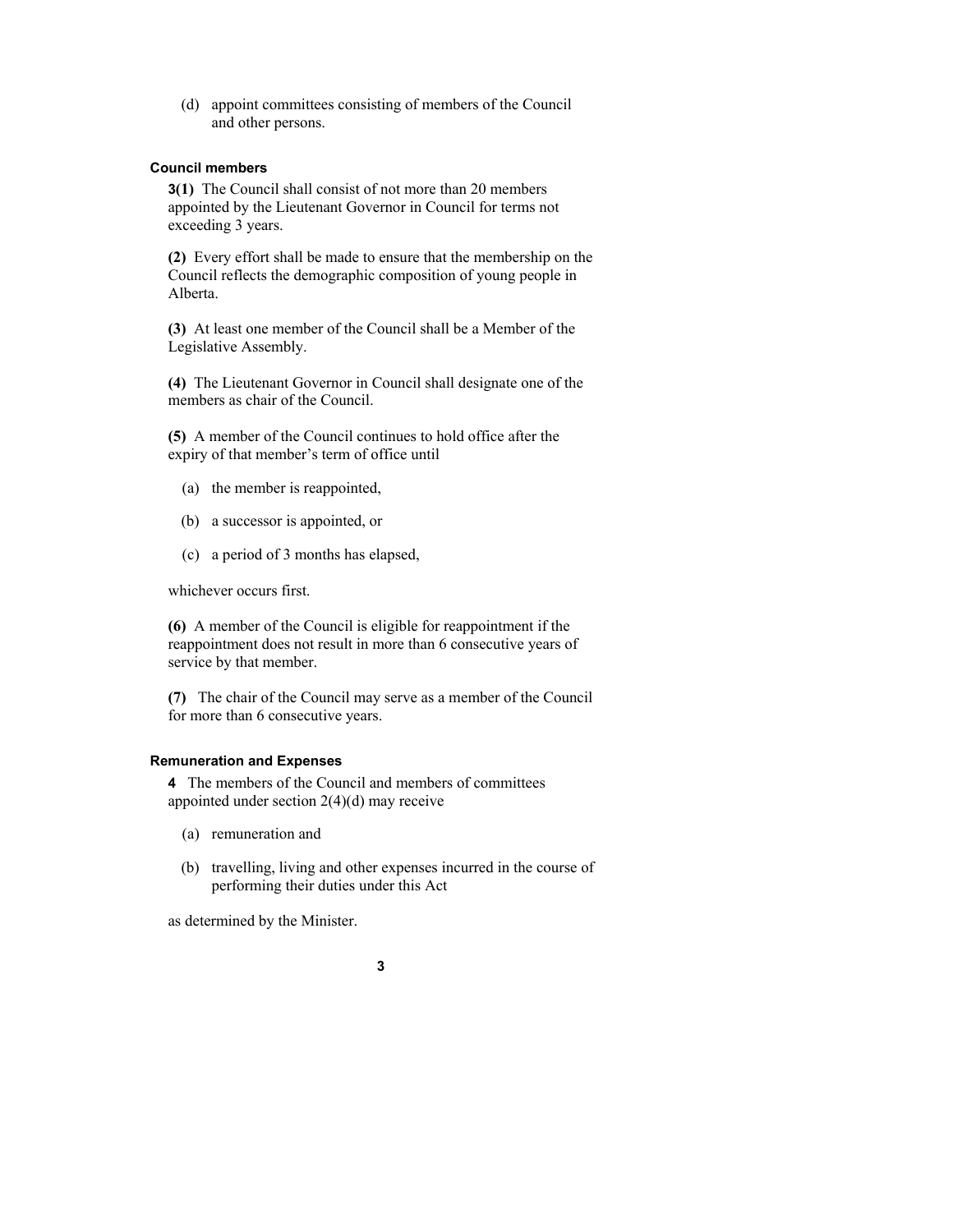#### **Staff and Supplies**

**5** The Minister shall provide to the Council and committees appointed under section 2(4)(d) the services of employees of the Government under the Minister's supervision and any supplies that they may reasonably require to fulfill their responsibilities and conduct their affairs.

#### **Meetings**

**6** The Council shall meet at least 4 times in each calendar year.

#### **Bylaws**

**7(1)** The Council may make bylaws for the conduct of its business and affairs.

**(2)** The *Regulations Act* does not apply to the bylaws of the Council.

#### **Annual report**

**8(1)** Before June 30 in each year the chair of the Council shall submit to the Minister an annual report of the activities undertaken by the Council during the previous fiscal year.

**(2)** The Minister shall lay a copy of the report before the Legislative Assembly if it is sitting, and if it is not, within 15 days after the commencement of the next sitting.

#### **Coming into force**

**9** This Act comes into force on Proclamation.